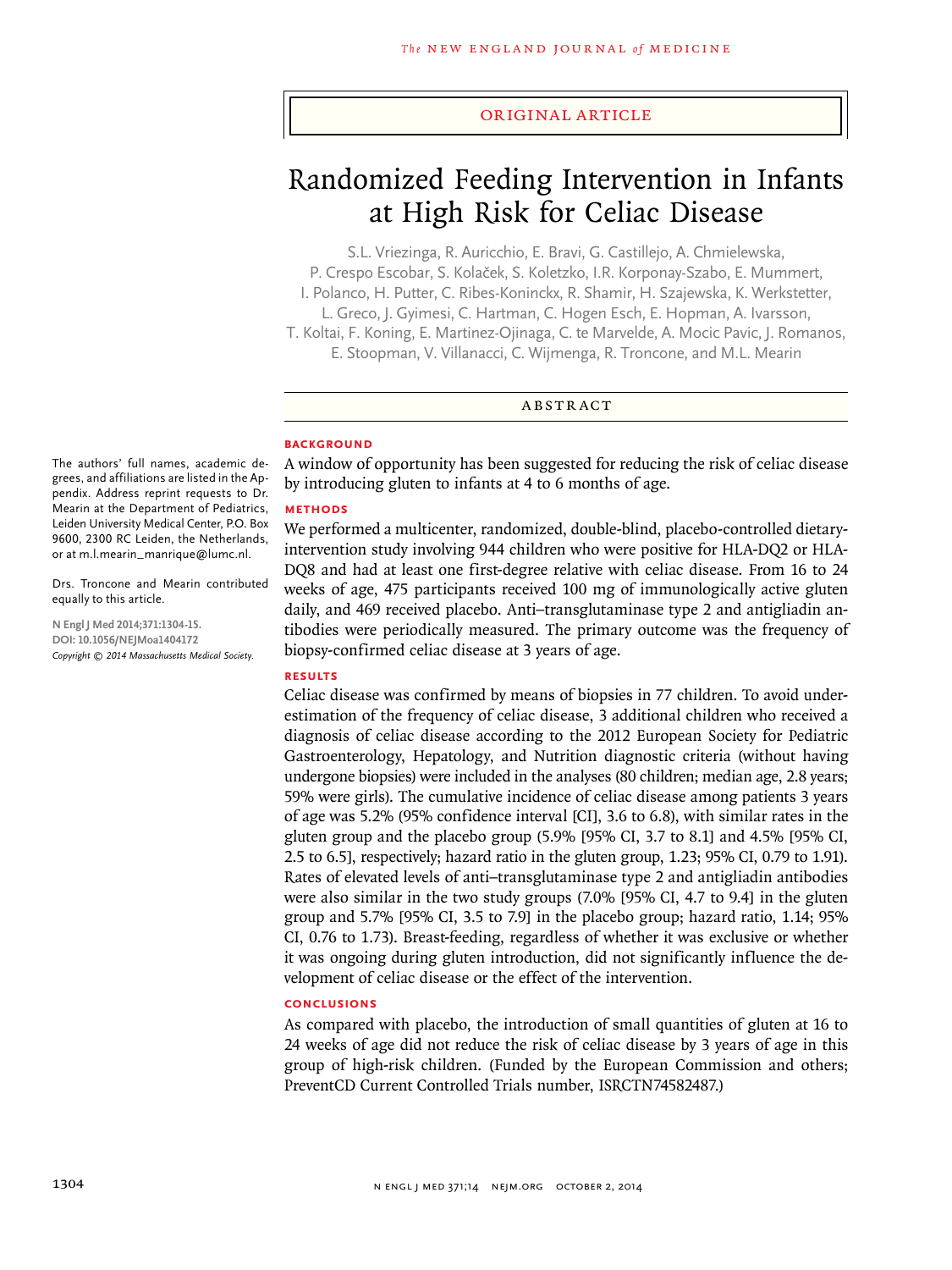## ELIAC DISEASE, AN IMMUNE-MEDIATED<br>systemic disorder elicited by gluten in ge-<br>netically susceptible persons, is charac-<br>terized by anti-transglutaminase type 2 antibodsystemic disorder elicited by gluten in genetically susceptible persons, is characterized by anti–transglutaminase type 2 antibodies (TG2A) and enteropathy.<sup>1</sup> The prevalence of celiac disease is 1 to 3% in the general population and approximately 10% among first-degree family members of patients with celiac disease.<sup>2-10</sup> Celiac disease is treated with a gluten-free diet. More than 95% of patients have the HLA-DQ2 heterodimer, either in the *cis* or *trans* configuration. Most of the remaining patients have the HLA-DQ8 heterodimer or half of the HLA-DQ2 heterodimer (DQB1\*02).<sup>1,8,11-14</sup> However, more than 25% of the general population has these haplotypes, $8,13$  indicating that additional factors are involved in disease development.

Celiac disease increases the overall risk of death, $15$  reduces quality of life, $16$  and has extensive negative economic consequences.17,18 The health and quality of life of patients improve with a gluten-free diet, but primary prevention would be more beneficial.19,20 Results from observational studies indicate that the development of oral tolerance for gluten is initiated early in life and that the mode of introducing gluten to infants may influence the risk of celiac disease in predisposed persons.21-25 The results of these studies suggest that there is a window of opportunity at 4 to 6 months of age, when the first exposure to gluten should occur in order to decrease the risk of celiac disease.<sup>24,25</sup> The results of studies evaluating breast-feeding and the risk of celiac disease are inconclusive, since most of these studies were retrospective and associated with parental recall bias, and none included randomization or specified the quantities of gluten consumed.23-27 At present, the true influence of early feeding on the development of celiac disease remains controversial.

To investigate the possible primary prevention of celiac disease, the European multicenter project Prevent Coeliac Disease (PreventCD, www.preventcd.com) was initiated.19 It was hypothesized that the frequency of celiac disease at 3 years of age could be reduced by exposing genetically predisposed infants to small quantities of gluten at 16 to 24 weeks of age, preferably while they were still being breast-fed.

## METHODS

### **STUDY DESIGN AND PARTICIPANTS**

We performed a prospective, randomized, doubleblind, placebo-controlled, dietary-intervention study. The first child was included on May 26, 2007, and the follow-up for this analysis closed on September 10, 2013, when the youngest study participant turned 3 years of age; the oldest participants were up to 6 years of age. Infants 0 to 3 months of age were recruited consecutively through celiac-disease organizations in Croatia, Germany, Hungary, Israel, Italy, the Netherlands, Poland, and Spain. Infants were required to have the HLA-DQ2, HLA-DQ8, or HLA-DQB1\*02 heterodimer (centrally typed) and to have at least one first-degree family member with celiac disease, as confirmed by means of small-bowel biopsies. We excluded premature infants and those with trisomy 21 or Turner's syndrome (see the Supplementary Appendix, available with the full text of this article at NEJM.org).

## **INTERVENTION**

We randomly assigned participants to receive either 200 mg of vital wheat gluten mixed with 1.8 g of lactose (equivalent to 100 mg of immunologically active gluten) or placebo (2 g of lactose), given daily for 8 weeks starting at 16 weeks of age (see the Supplementary Appendix). Previous assessment of the vital wheat gluten by means of enzyme-linked immunosorbent assay and Western blot analysis had shown the presence of gluten proteins typically found in wheat gluten. Randomization, stratified according to participating country, was performed with the use of variable block sizes ranging from 4 to 8 and with SPSS software, version 18.0 (SPSS). The investigators and the parents of the participants were unaware of the intervention assignments.

Adherence to the study assignment was assessed by means of frequent interviews with the parents (Table S1 in the Supplementary Appendix). Participants were considered to have adhered to the intervention assignment if at least 75% of the study material (gluten or placebo) was ingested and no additional gluten was consumed. After the intervention, parents were advised to introduce gluten gradually, using regular products and standardized recommendations (see the Supplementary Appendix).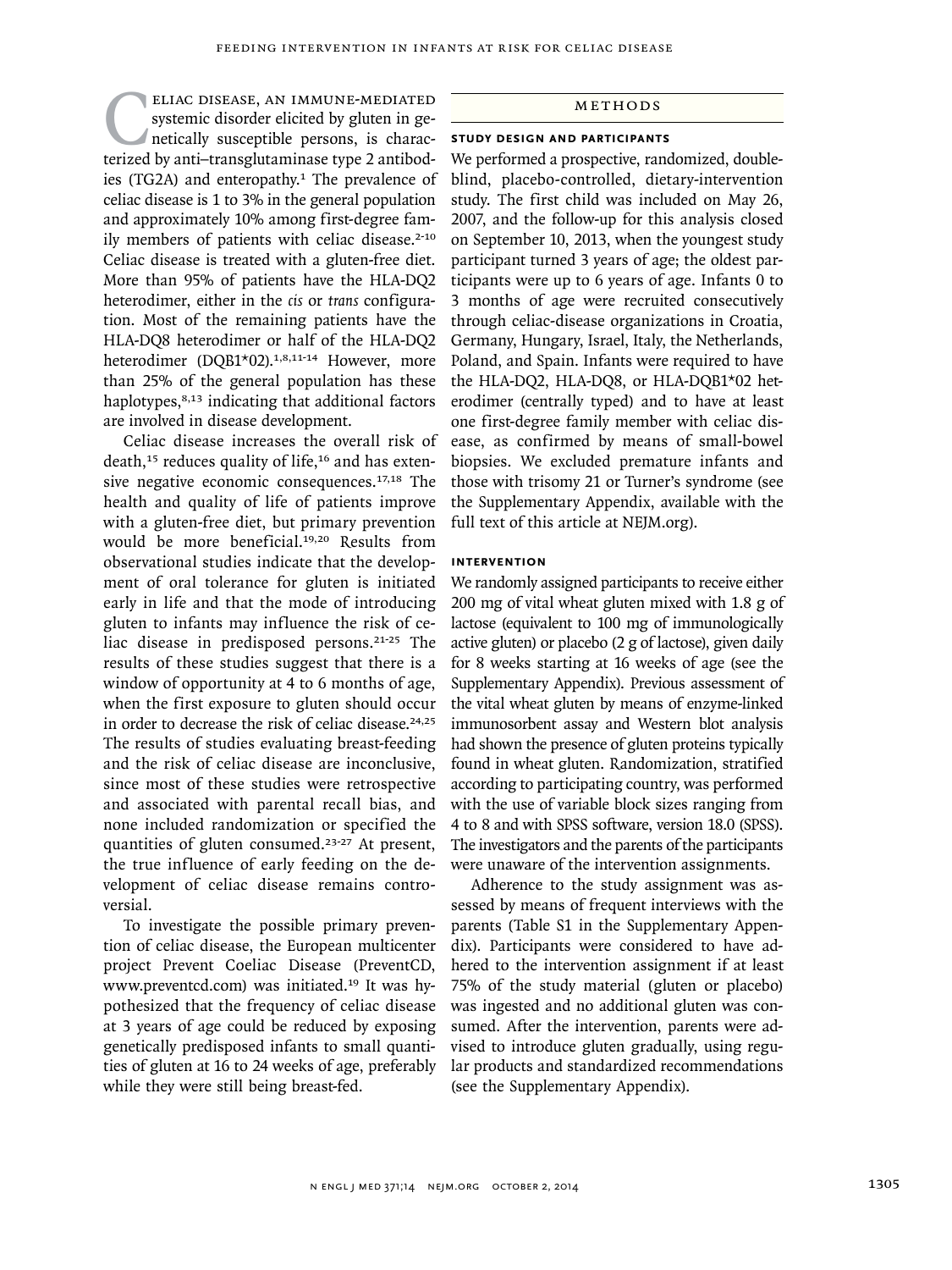#### **OUTCOMES**

The primary outcome was the frequency of celiac disease at 3 years of age. The diagnosis of celiac disease was based on the histologic findings of small-bowel biopsies, according to the 1990 criteria of the European Society for Pediatric Gastroenterology, Hepatology, and Nutrition (ESPGHAN).28 Secondary end points were the occurrence of symptoms and the immune response to gluten as indicated by elevated serum antibodies associated with celiac disease (antigliadin antibodies and TG2A) (see the Supplementary Appendix).

## **FOLLOW-UP AND ASSESSMENT OF CELIAC DISEASE**

We periodically monitored health status, anthropometric variables, and feeding habits (i.e., breastfeeding and formula feeding), and we quantified gluten consumption<sup>29</sup> using standardized questionnaires (Table S1 in the Supplementary Appendix). Measurements of serum antigliadin antibodies and TG2A were performed centrally at least seven times during the first 3 years of age and then annually thereafter. The parents of children with elevated celiac disease–associated antibodies or with symptoms suggesting celiac disease were offered small-bowel biopsies to confirm the diagnosis in their child (see the Supplementary Appendix). The biopsy specimens were histologically assessed at the study sites and were also reviewed by an author who is a pathologist.<sup>30</sup> The age of the patient when the diagnostic biopsies were performed was considered to be the age at the diagnosis of celiac disease.

### **STUDY OVERSIGHT**

The study was approved by the medical ethics committee at each participating center and complied with Good Clinical Practice guidelines (see the Supplementary Appendix). The authors vouch for the veracity and completeness of the data and analyses reported and for the adherence of the study to the protocol, available at NEJM.org.

From 2007 to 2011, the study did not have commercial support. After 2011, Thermo Fisher Scientific performed antibody assessments without charge, and together with Eurospital and Fria Bröd, Thermo Fisher Scientific partly funded the project progress meetings. The funding organizations had no role in the conception, design, or conduct of the study, in the analysis or interpretation of the data, or in the writing of

the manuscript or the decision to submit it for publication.

## **STATISTICAL ANALYSIS**

To detect a 50% reduction in the development of celiac disease in the gluten group at 3 years of age (5%, vs. 10% with placebo) with a two-sided significance level of 5% and with 80% power, we calculated that 474 children would be required in each group.19 All the data were entered into a Webbased data-management application with the use of a central structured-query-language server database (NEN 7510 certified). A statistical analysis plan was published online before the randomization codes were opened (http://preventcd.com/ images/stories/Publications/PreventCD\_SAP\_1\_0 .pdf) (see the Supplementary Appendix).

For estimating the cumulative incidence of celiac disease, Kaplan–Meier curves were calculated, with time defined as the patient's age at the diagnosis of celiac disease or at the last assessment or withdrawal from the study (when data were censored). For comparison, a log-rank test (two-sided) was used, stratified according to participating country. The hazard ratio for celiac disease in the gluten group, as compared with the placebo group (with 95% confidence intervals), is provided, on the basis of a Cox proportionalhazards regression analysis. The primary analysis was performed according to the intention-to-treat principle. Differences in the cumulative incidence of celiac disease were assessed according to the baseline variables by means of Cox proportionalhazards regression (multivariate) analysis and according to the duration of breast-feeding, daily gluten intake, and occurrence of infection by means of a landmark analysis (see the Supplementary Appendix). Different intervention effects were assessed in subgroups by including an interaction term between intervention and subgroup in the Cox proportional-hazards regression analysis. Analyses were performed with the use of SPSS software, version 20.0 (IBM).

#### RESULTS

#### **CHARACTERISTICS OF THE PARTICIPANTS**

The parents of 1343 children provided written informed consent for the study. A total of 963 children were randomly assigned to receive gluten (483 participants) or placebo (480) (Fig. 1, and the Supplementary Appendix). After ran-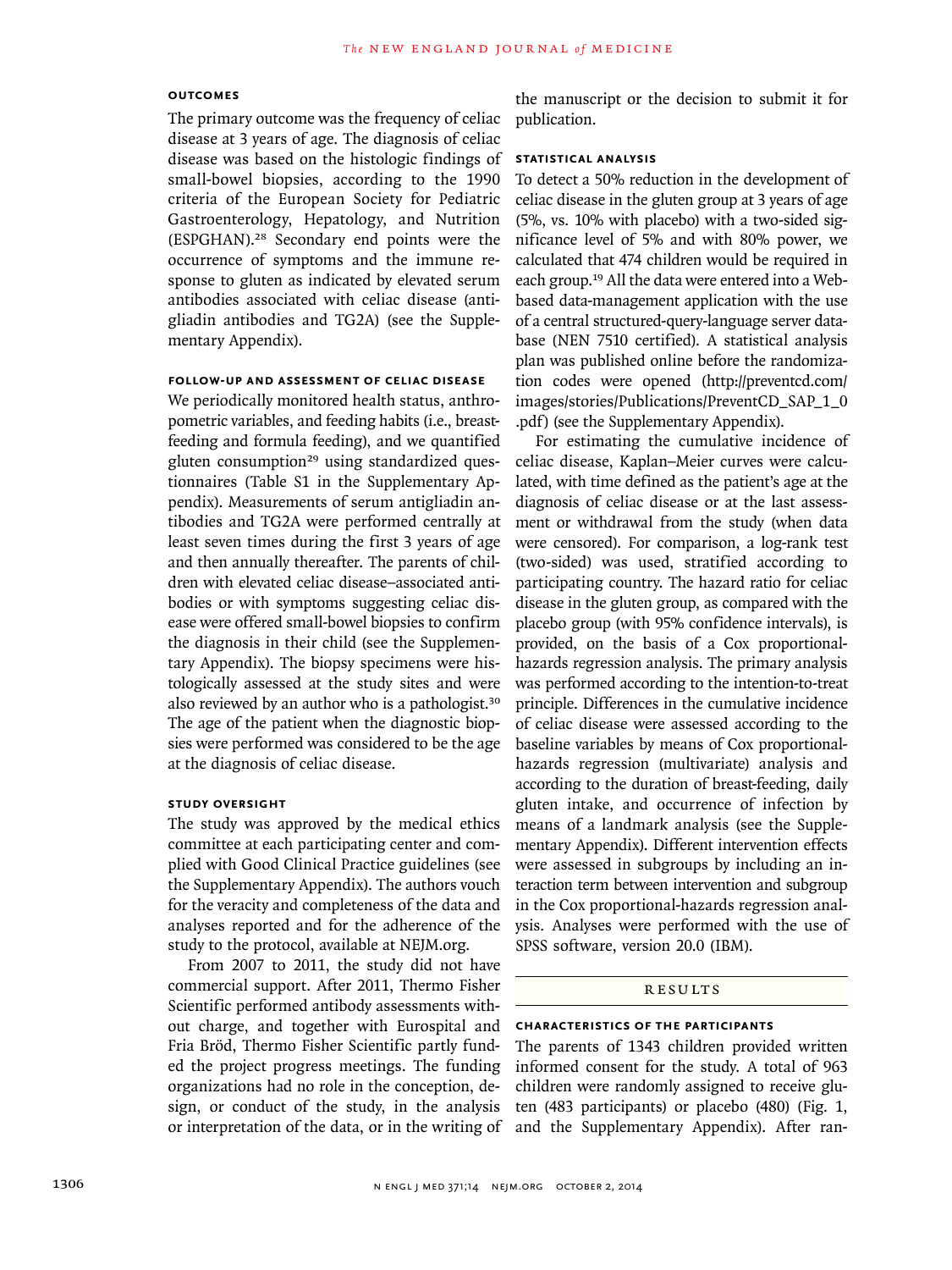

A total of 25 children were included in a pilot study to test the infrastructure of the study and were not included in the primary analysis. A total of 19 children underwent randomization in error and were excluded from the study. On the basis of histologic results of smallbowel biopsies, active celiac disease was ruled out in 17 children, although 3 of the 17 had potential celiac disease. There was no clear diagnosis in 8 asymptomatic children whose parents declined small-bowel biopsies on their behalf and who had transient levels of celiac disease–associated antibodies. Celiac disease was diagnosed in 3 children according to the 2012 European Society for Pediatric Gastroenterology, Hepatology, and Nutrition diagnostic criteria (without having undergone biopsies).<sup>1</sup>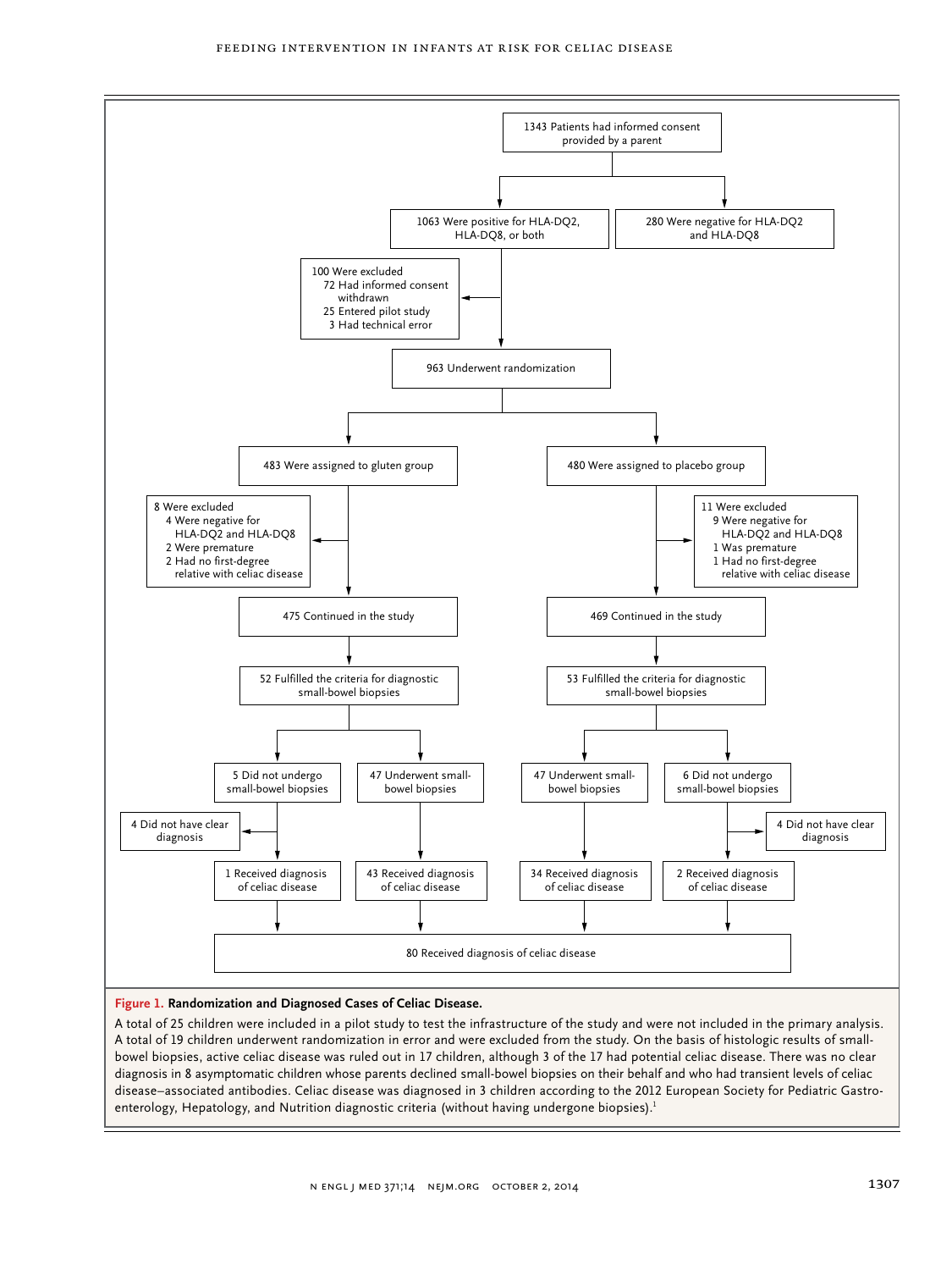domization, the number of children was reduced to 944 because 19 children did not fulfill the inclusion criteria. A total of 99 children (10.5%) did not adhere to the intervention assignment (59 children in the gluten group and 40 in the placebo group). A total of 141 children stopped participating before 3 years of age (withdrawal rate, 14.9%; 69 participants in the gluten group and 72 in the placebo group). A total of 59 children withdrew during the first year (6.2%), 49 during the second year (5.2%), and 33 during the third year (3.5%); the median follow-up was 4 years (range, 22 days to 6.3 years). The reasons for withdrawal were unknown for 57% of the children, were related to practical issues for 39% (e.g., blood sampling or travel distance to center), and were related to adverse events for 4% (see the Supplementary Appendix).

The baseline characteristics of the children were similarly distributed between the intervention groups, with the exception of homozygosity for HLA-DQ2 (Table 1). Data on breast-feeding were available for 943 children: 882 started breast-feeding; at 6 months of age, 527 (55.9%) were breast-fed, and 265 (28.1%) were breast-fed without complementary feeding except for the intervention product. Of the 455 mothers with celiac disease, 431 were consuming a gluten-free diet during pregnancy and lactation. Rotavirus vaccination was performed in 211 children (22.4%), either before the intervention (176 children) or during the intervention (35).

## **DIAGNOSIS OF CELIAC DISEASE**

The numbers of children who met the criteria to undergo small-bowel biopsies are shown in Figure 1. A total of 101 small-bowel biopsies were performed in 94 children (Table 2, and the Supplementary Appendix). Celiac disease was confirmed by means of biopsies in 77 children. To avoid underestimation of the frequency of celiac disease, 3 additional children, whose parents declined biopsies on behalf of their children but who met the 2012 ESPGHAN diagnostic criteria,<sup>1</sup> were considered to have celiac disease in all analyses (Fig. 1).

The median age of the 80 children at diagnosis was 2.8 years (range, 1.1 to 5.6), and all the children had an elevated level of TG2A; 59% were girls. The most frequent symptoms were abdominal distention (in 20 children) and diarrhea (in 19). The cumulative incidence of celiac disease at 3, 4, and 5 years of age was 5.2% (95% confidence interval [CI], 3.6 to 6.8), 8.8% (95% CI, 6.6 to 11.0), and 12.1% (95% CI, 9.2 to 15.0), respectively (Table S2 and Fig. S1 in the Supplementary Appendix). Celiac disease was significantly more frequent in girls; at 3 years of age, the cumulative incidence among girls and boys was 7.2% and 3.4%, respectively; at 4 years of age, 11.8% and 6.1%; and at 5 years of age, 14.5% and 9.9% ( $P = 0.04$  by the log-rank test,  $P=0.02$  by multivariate analysis) (Table S2 in the Supplementary Appendix). The disease developed significantly more frequently and earlier in the group of children who were homozygous for HLA-DQ2 (DR3–DQ2/DR3–DQ2 or DR3–DQ2/ DR7–DQ2) than in the other HLA risk groups,<sup>4</sup> with cumulative incidences at 3, 4, and 5 years of age of 14.9%, 23.9%, and 26.9%, respectively (P<0.001) (Table S2 and Fig. S2 in the Supplementary Appendix).

Breast-feeding did not influence the development of celiac disease. The cumulative incidences at 3 years of age among children who were not breast-fed, were breast-fed for 3 or fewer months, were breast-fed for 4 or 5 months, or were breast-fed for 6 or more months were 7.3%, 4.4%, 8.2%, and 4.4%, respectively  $(P=0.28)$ . Similar cumulative incidences at 3 years of age were observed among children who were never exclusively breast-fed or were breast-fed exclusively for 3 months or less, for 4 or 5 months, and for 6 months or more (5.0%, 9.1%, 5.3%, and 2.7%, respectively;  $P=0.45$ ). Country of origin and the number and type of affected family members were also not related to the development of disease (Table S2 in the Supplementary Appendix), nor were rotavirus vaccination, gastrointestinal or respiratory tract infection, and mean daily gluten intake (see the Supplementary Appendix).

## **DEVELOPMENT OF CELIAC DISEASE IN RELATION TO THE INTERVENTION**

The intervention with gluten, as compared with placebo, did not have a significant effect on the frequency of development of celiac disease, with cumulative incidences at 3 years of age of 5.9% (95% CI, 3.7 to 8.1) and 4.5% (95% CI, 2.5 to 6.5), respectively ( $P=0.47$  by a stratified log-rank test; hazard ratio, 1.23; 95% CI, 0.79 to 1.91) (Fig. 2A). The duration of breast-feeding, whether exclusive or not, did not significantly influence the effect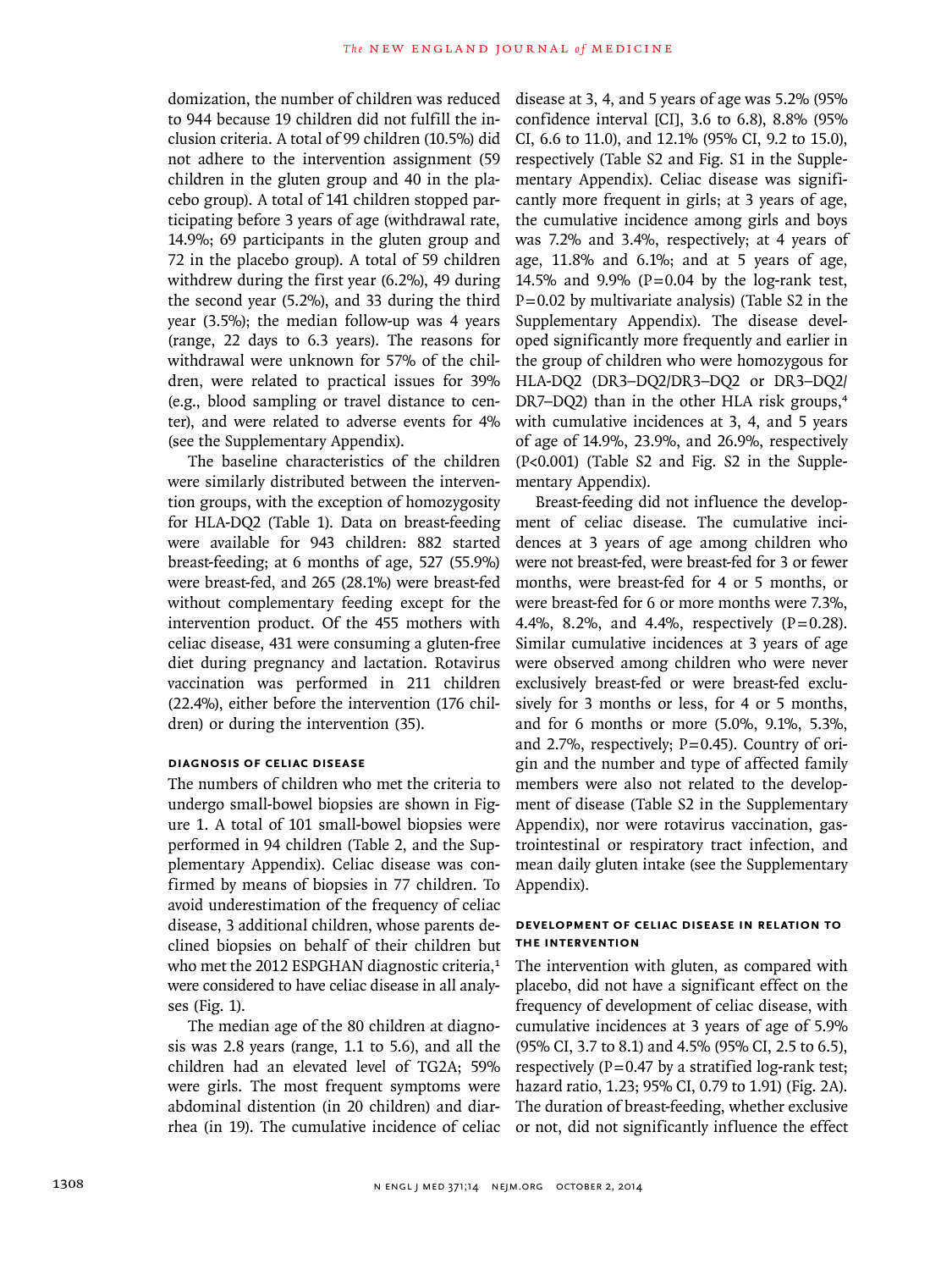| Table 1. Characteristics of the Participating Children.* |                |                |
|----------------------------------------------------------|----------------|----------------|
|                                                          | Gluten         | Placebo        |
| Characteristic                                           | $(N = 475)$    | $(N = 469)$    |
| Age at end of follow-up for this analysis - yr           |                |                |
| Mean                                                     | 4.9            | 5.0            |
| Range                                                    | $3.1 - 6.5$    | $3.1 - 6.6$    |
| Female sex - no. (%)                                     | 228 (48.0)     | 226 (48.2)     |
| Gestational age - wk                                     |                |                |
| Mean                                                     | 39.1           | 39.2           |
| Range                                                    | $34 - 43$      | $35 - 42$      |
| Birth weight $-$ g                                       |                |                |
| Mean                                                     | 3316           | 3346           |
| Range                                                    | 1730-5000+     | 2000-4740      |
| Country - no. (%)                                        |                |                |
| Spain                                                    | 130 (27.4)     | 119 (25.4)     |
| Italy                                                    | 70(14.7)       | 69 (14.7)      |
| Hungary                                                  | 70 (14.7)      | 68 (14.5)      |
| Netherlands                                              | 67(14.1)       | 66 (14.1)      |
| Germany                                                  | 55 (11.6)      | 58 (12.4)      |
| <b>Israel</b>                                            | 47 (9.9)       | 48 (10.2)      |
| Poland                                                   | 30(6.3)        | 34(7.2)        |
| Croatia                                                  | 6(1.3)         | 7(1.5)         |
| HLA risk group - no./total no. (%) :                     |                |                |
| 1                                                        | 80/462 (17.3)  | 49/449 (10.9)  |
| $\overline{2}$                                           | 46/462 (10.0)  | 42/449 (9.4)   |
| $\overline{\mathbf{3}}$                                  | 199/462 (43.1) | 218/449 (48.6) |
| $\overline{4}$                                           | 29/462 (6.3)   | 37/449 (8.2)   |
| 5                                                        | 108/462 (23.4) | 103/449 (22.9) |
| First-degree relatives with celiac disease - no. (%)     |                |                |
| No. of relatives                                         |                |                |
| 1                                                        | 431 (90.7)     | 432 (92.1)     |
| $\overline{2}$                                           | 42 (8.8)       | 32(6.8)        |
| $\geq$ 3                                                 | 2(0.4)         | 5(1.1)         |
| Type of relative                                         |                |                |
| Mother only                                              | 200 (42.1)     | 207 (44.1)     |
| 1 sibling                                                | 183 (38.5)     | 184 (39.2)     |
| Father only                                              | 48 (10.1)      | 41(8.7)        |
| Mother and $\geq 1$ sibling                              | 23(4.8)        | 23(4.9)        |
| >1 sibling but neither parent                            | 12(2.5)        | 7(1.5)         |
| Father and $\geq 1$ sibling                              | 9(1.9)         | 5(1.1)         |
| Mother and father                                        | 0              | 2(0.4)         |

\* The characteristics of the children were similarly distributed between the intervention groups (P<0.05), with the exception of homozygosity for HLA-DQ2 (P=0.05).

† Data included a pair of healthy twins.

‡ Data on the HLA risk group were available for 911 of 944 children, with HLA typing performed by means of singlenucleotide polymorphisms (SNPs) on the basis of the tag-SNP approach.<sup>8</sup> The HLA risk groups were defined as follows: group 1 included DR3–DQ2/DR3–DQ2 (DQ2.5/DQ2.5) and DR3–DQ2/DR7–DQ2 (DQ2.5/DQ2.2); group 2 DR7–DQ2/ DR5–DQ7 (DQ2.2/DQ7); group 3 DR3–DQ2/DR5–DQ7 (DQ2.5/DQ7), DR3–DQ2/DR4–DQ8 (DQ2.5/DQ8), and DR3– DQ2/other (DQ2.5/other); group 4 DR7–DQ2/DR7–DQ2 (DQ2.2/DQ2.2), DR7–DQ2/DR4–DQ8 (DQ2.2/DQ8), and DR4–DQ8/DR4–DQ8 (DQ8/DQ8); and group 5 DR7–DQ2/other (DQ2.2/other), DR4–DQ8/DR5–DQ7 (DQ8/DQ7), and DR4–DQ8/other (DQ8/other); "other" refers to any HLA-DQ haplotype except DR3–DQ2, DR7–DQ2, DR4–DQ8, or DR5–DQ7. For the remaining 33 children, the status with regard to HLA-DQ2 and HLA-DQ8 positivity was determined by means of the Eu-Gen Risk test (Eurospital), with no information provided regarding the HLA risk group.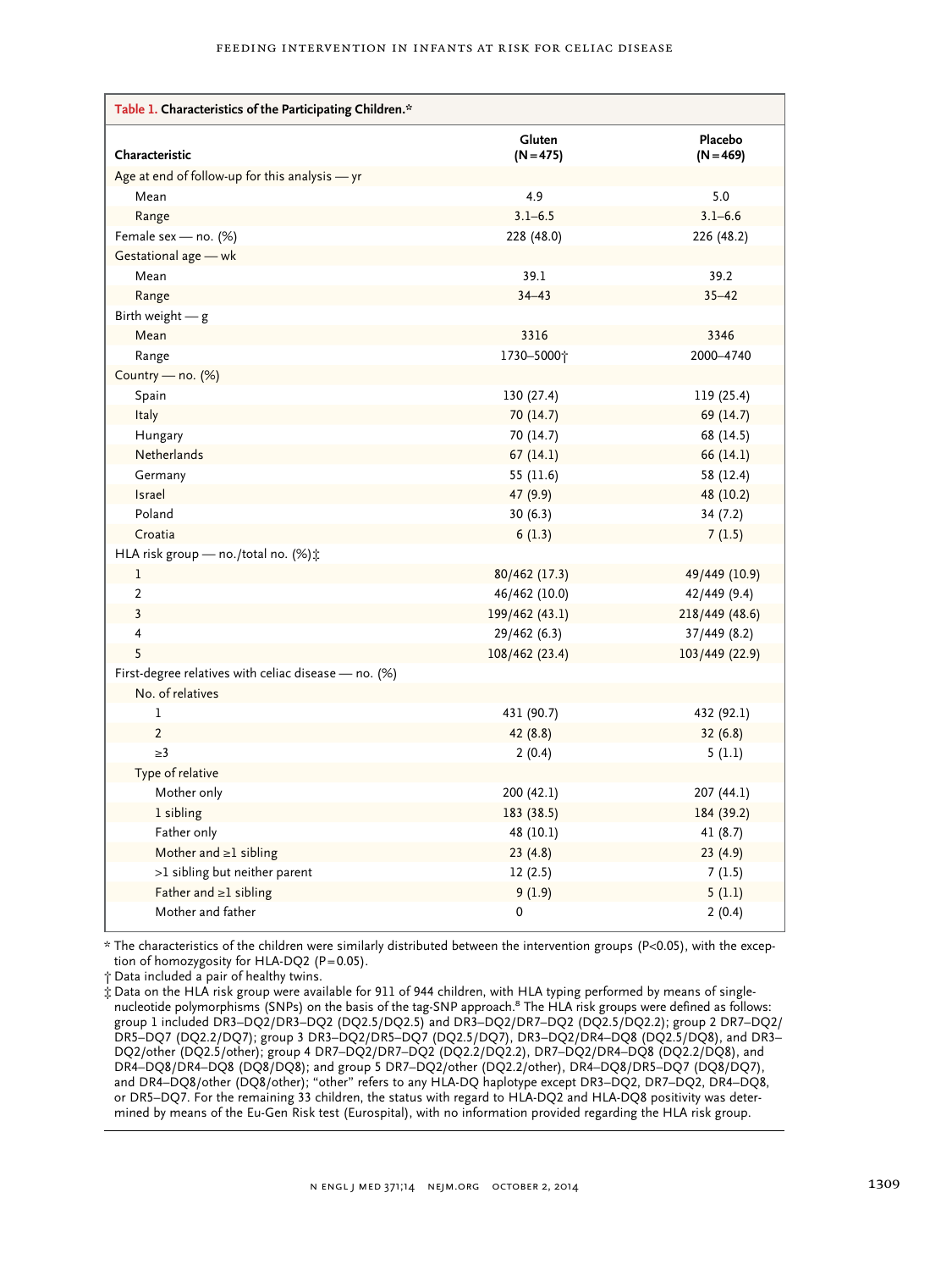of the intervention on the development of celiac disease  $(P=0.70)$  [for exclusive breast-feeding] and  $P=0.83$  [for nonexclusive breast-feeding] for interaction; hazard ratios are provided in Table S3 in the Supplementary Appendix).

The cumulative incidence of celiac disease was significantly higher among girls randomly assigned to gluten than among those randomly assigned to placebo: at 3 years of age, the incidence was 8.9% in the gluten group versus 5.5% in the placebo group (hazard ratio 1.99; 95% CI, 1.09 to 3.65;  $P = 0.02$ ) (Fig. 2B). This difference was not seen among boys, with frequencies of 3.2% in the gluten group and 3.6% in the placebo group (hazard ratio, 0.62; 95% CI, 0.31 to

#### **Figure 2 (facing page). Cumulative Incidence of Celiac Disease.**

A total of 75 of 80 children received a diagnosis of celiac disease before 5 years of age. The cumulative incidence of celiac disease in the gluten group versus the placebo group at 3, 4, and 5 years of age was as follows: 5.9% versus 4.5%, 10.3% versus 7.3%, and 13.5% versus 10.6%, respectively (Panel A). The cumulative incidence among 454 girls in the gluten group and the placebo group was as follows: 8.9% versus 5.5%, 15.1% versus 8.5%, and 21.0% versus 8.5%, respectively (Panel B). The cumulative incidence among 490 boys was as follows: 3.2% versus 3.6%, 5.9% versus 3.6%, and 7.0% versus 13.4%, respectively (Panel C). The data in Panels B and C show a significant interaction between sex and intervention  $(P=0.01)$ . The insets show the same data on an expanded y axis.

**Table 2. Distribution of Symptoms and Celiac Disease–Associated Antibodies in 94 Children with Suspected Celiac Disease Who Underwent Diagnostic Small-Bowel Biopsies.\***

| Variable                                                            | <b>Eventual Diagnosis</b> |                                |                      |                      |                                                                                          |
|---------------------------------------------------------------------|---------------------------|--------------------------------|----------------------|----------------------|------------------------------------------------------------------------------------------|
|                                                                     | Celiac<br><b>Disease</b>  | Potential<br>Celiac<br>Disease | Unclear<br>Diagnosis | No Celiac<br>Disease | Total<br>(77 biopsies) (5 biopsies) $\uparrow$ (2 biopsies) (17 biopsies) (101 biopsies) |
| Symptoms as indication for biopsy (no.)                             | 52                        | $\mathbf 0$                    | $\overline{2}$       | 13                   | 67                                                                                       |
| Elevated antibody level as indication for biopsy (no.) $\dot{x}$    |                           |                                |                      |                      |                                                                                          |
| TG <sub>2</sub> A                                                   | 77                        | 5                              | $\Omega$             | $\Omega$             | 82                                                                                       |
| Antigliadin antibodies                                              | 12                        | $\Omega$                       | 0                    | 6                    | 18                                                                                       |
| Marsh classification of findings in small-bowel<br>biopsies (no.) \ |                           |                                |                      |                      |                                                                                          |
| $\Omega$                                                            | 0                         | $\overline{4}$                 | $\Omega$             | 13                   | 17                                                                                       |
| 1                                                                   | $\mathbf 0$               | 1                              | $\mathbf 0$          | 1                    | $\overline{2}$                                                                           |
| 2                                                                   | 3 <sup>q</sup>            | $\Omega$                       | 2                    | 3                    | 8                                                                                        |
| 3A                                                                  | 18                        | $\Omega$                       | $\mathbf 0$          | $\Omega$             | 18                                                                                       |
| 3B                                                                  | 24                        | $\Omega$                       | $\mathbf{0}$         | $\Omega$             | 24                                                                                       |
| 3C                                                                  | 32                        | $\Omega$                       | $\mathbf 0$          | $\Omega$             | 32                                                                                       |
| 4                                                                   | 0                         | $\Omega$                       | $\Omega$             | $\Omega$             | $\Omega$                                                                                 |

\* One child with an elevated TGA2 level underwent biopsy three times: the histologic findings were normal the first two times but were compatible with celiac disease the last time. Five children underwent small-bowel biopsies twice. The first time, all had normal histologic findings; the second time, two children had normal histologic findings (none had potential celiac disease), and three received a diagnosis of celiac disease.

† Potential celiac disease was defined as an elevated level of anti–transglutaminase type 2 antibodies (TG2A) and normal histologic findings in the small bowel.

‡ An elevated serum level of IgA TG2A was defined as a level of 6 U per milliliter or more (or in the case of IgA deficiency, an IgG TG2A level of ≥10 U per milliliter). An elevated antigliadin antibody level was defined as a level of more than 50 U per milliliter (or in the case of IgA deficiency, an IgG TG2A level of ≥17 U per milliliter) on three occasions during a 3-month period or a level of more than 17 U per milliliter that was clearly increasing in two tests performed during a 3-month period.

§ Findings on small-bowel biopsies were assessed according to the Marsh classification,<sup>30</sup> on a scale of 0 to 4, with classes 0 and 1 being not characteristic of celiac disease, class 2 being compatible with celiac disease only with a concomitant elevated TG2A level, classes 3A to 3C being characteristic of celiac disease (with higher letter grades indicating more villous atrophy), and class 4 being characteristic of refractory celiac disease.

¶Three children had a concomitant elevated TG2A level, as compared with the other five children with a Marsh classification of 2.<sup>1</sup>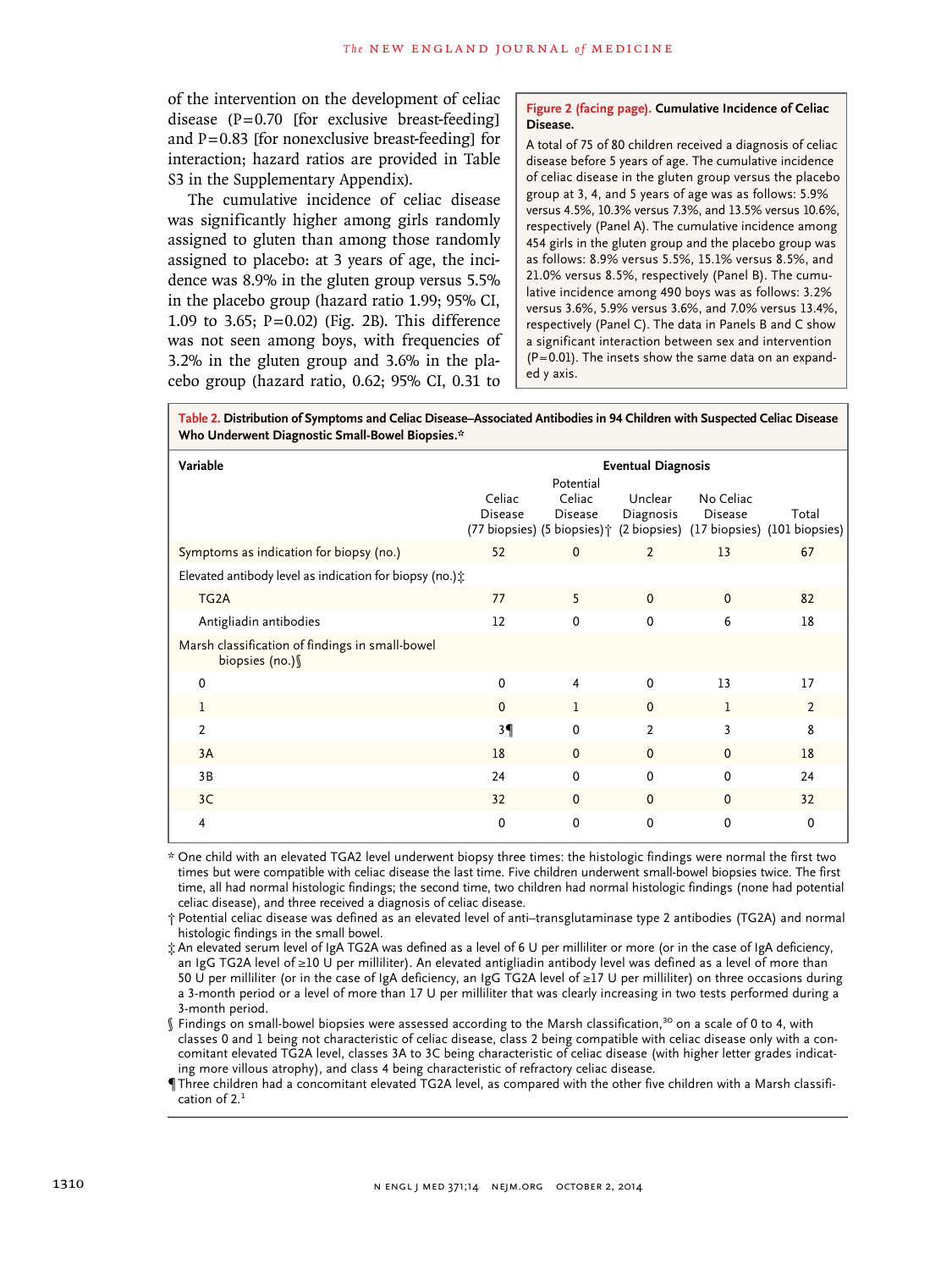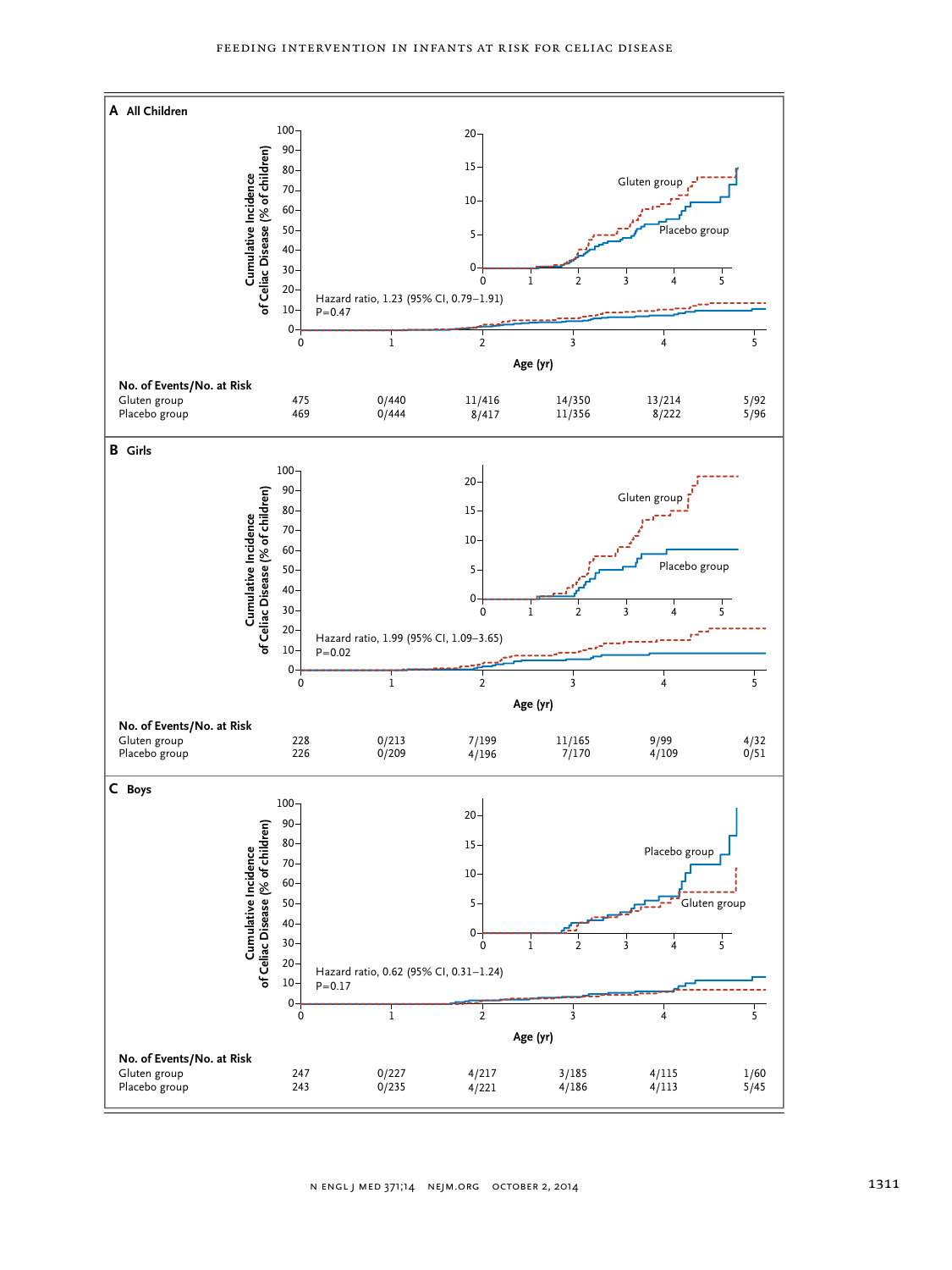

**Figure 3. Effect of Intervention Assignment at 16 to 24 Weeks of Age on the Development of Celiac Disease in 944 Children from High-Risk Families.**

Female sex was the only factor to significantly favor placebo ( $P=0.02$ ). The HLA risk groups were defined as follows: group 1 included DR3–DQ2/ DR3–DQ2 (DQ2.5/DQ2.5) and DR3–DQ2/DR7–DQ2 (DQ2.5/DQ2.2); group 2 DR7–DQ2/DR5–DQ7 (DQ2.2/DQ7); group 3 DR3–DQ2/DR5–DQ7 (DQ2.5/DQ7), DR3–DQ2/DR4-DQ8 (DQ2.5/DQ8), and DR3–DQ2/other (DQ2.5/other); group 4 DR7–DQ2/DR7–DQ2 (DQ2.2/DQ2.2), DR7–DQ2/ DR4–DQ8 (DQ2.2/DQ8), and DR4–DQ8/DR4–DQ8 (DQ8/DQ8); and group 5 DR7–DQ2/other (DQ2.2/other), DR4–DQ8/DR5-DQ7 (DQ8/DQ7), and DR4–DQ8/other (DQ8/other); "other" refers to any HLA-DQ haplotype except DR3–DQ2, DR7–DQ2, DR4–DQ8, or DR5–DQ7. No statistics were computed for children from Poland (64 children) and Croatia (13), or for children with three or more first-degree relatives with celiac disease (7) because of the low number of children with celiac disease in these groups. The black boxes represent the hazard ratio with 95% confidence intervals (horizontal lines); the size of each box is proportional to the size of the corresponding subgroup. The overall estimate is represented by the solid vertical line; a dashed vertical line representing no effect is also shown.

> 1.24;  $P=0.17$ ;  $P=0.01$  for interaction of sex and intervention) (Fig. 2C). No factors other than sex were found to significantly influence the effect of the intervention on the development of celiac disease (Fig. 3, and Table S3 in the Supplementary Appendix).

> The results of the primary per-protocol analysis were similar to those of the intention-to-treat analysis (see the Supplementary Appendix). The cumulative incidence of celiac disease seropositivity (positive TG2A, positive antigliadin antibodies, or both on two occasions during a

3-month period) did not differ significantly between the gluten group and the placebo group (7.0% [95% CI, 4.7 to 9.4] and 5.7% [95% CI, 3.5 to 7.9], respectively; hazard ratio, 1.14 [95% CI, 0.76 to 1.73]; P=0.53) (Table 3, and Fig. S3 in the Supplementary Appendix). Although elevated levels of TG2A were not found in any of the participants at 6 months of age, transient antigliadin antibody levels of more than 17 U per milliliter were observed in 59 children in the gluten group and 2 in the placebo group. This elevation was not predictive of celiac disease, which developed in only 8 of these children, all in the gluten group.

## DISCUSSION

Our results indicate that the early introduction (at 16 weeks of age) of small quantities of gluten did not reduce the risk of celiac disease at 3 years of age in genetically predisposed children from high-risk families; therefore, our results do not support the protective effect that we had hypothesized. In addition, we found that breast-feeding, whether exclusive or not, did not have a significant effect on the frequency of celiac disease among these children. In prespecified secondary analyses, we observed an association between the early gluten intervention and celiac disease in girls but not in boys. We did not find significant effects in the other subgroups examined, and the significant finding in girls may be due to chance or to the larger number of girls with HLA-DQ2 homozygosity who were randomly assigned to gluten rather than to placebo (Table S4 in the Supplementary Appendix). Owing to the small number of children in the different HLA risk groups stratified according to sex, we cannot resolve this issue.

The higher frequency of celiac disease among girls than among boys after early exposure to gluten may be related to the well-known increased risk of celiac disease among women,<sup>13,31</sup> but it appears too early in life to be related to the protective effect of androgens for autoimmunity.32 The gut microbiota may also play a role in this sexual dimorphism, as was shown recently for type 1 diabetes in rodents, in which hormones and microbes together trigger protective pathways.32,33 Our results also show prospectively the effect of HLA-DQ2 homozygosity on the risk of celiac disease in early childhood.

In general, we found no association between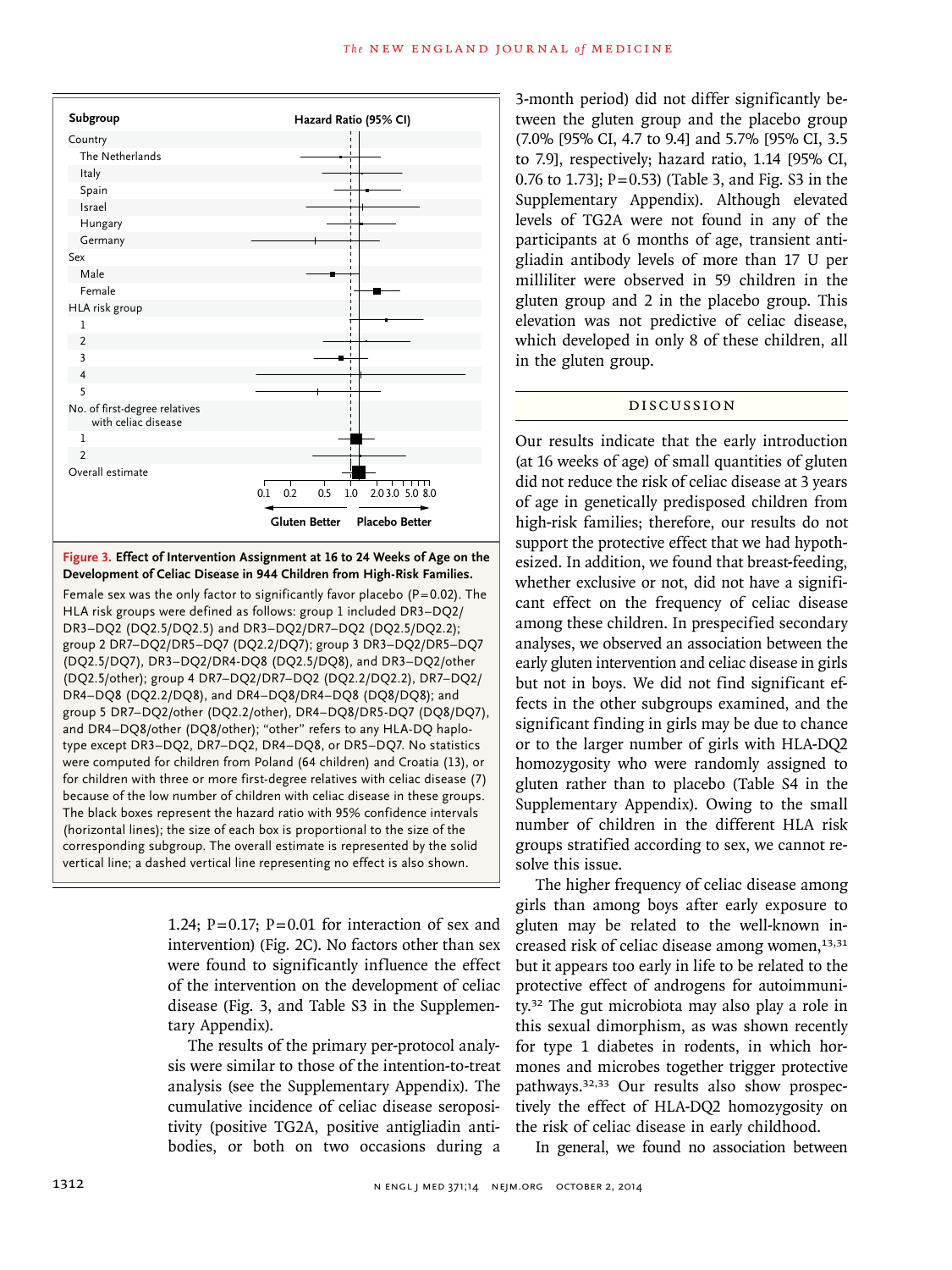| Table 3. Antibody Elevations and Diagnosis of Celiac Disease According to Intervention Assignment.* |                             |                        |           |                                 |  |  |
|-----------------------------------------------------------------------------------------------------|-----------------------------|------------------------|-----------|---------------------------------|--|--|
| Variable                                                                                            | <b>Cumulative Incidence</b> |                        | P Value;  | <b>Hazard Ratio</b><br>(95% CI) |  |  |
|                                                                                                     | Gluten<br>$(N = 475)$       | Placebo<br>$(N = 469)$ |           |                                 |  |  |
|                                                                                                     | %                           |                        |           |                                 |  |  |
| Elevated antibody level at 6 mo of age                                                              |                             |                        |           |                                 |  |  |
| Antigliadin                                                                                         | 12.4                        | 0.4                    | < 0.001   |                                 |  |  |
| TG <sub>2</sub> A                                                                                   | 0.0                         | 0.0                    | <b>NA</b> |                                 |  |  |
| Elevated level of TG2A or antigliadin antibody                                                      |                             |                        | 0.53      | $1.14(0.76 - 1.73)$             |  |  |
| At 1 yr of age                                                                                      | 0.9                         | 0.0                    |           |                                 |  |  |
| At 2 yr of age                                                                                      | 3.2                         | 2.1                    |           |                                 |  |  |
| At 3 yr of age                                                                                      | 7.0                         | 5.7                    |           |                                 |  |  |
| At 4 yr of age                                                                                      | 11.5                        | 9.5                    |           |                                 |  |  |
| At 5 yr of age                                                                                      | 14.0                        | 12.1                   |           |                                 |  |  |
| Celiac disease                                                                                      |                             |                        | 0.47      | $1.23(0.79-1.91)$               |  |  |
| At 1 yr of age                                                                                      | 0.0                         | 0.0                    |           |                                 |  |  |
| At 2 yr of age                                                                                      | 2.6                         | 1.9                    |           |                                 |  |  |
| At 3 yr of age                                                                                      | 5.9                         | 4.5                    |           |                                 |  |  |
| At 4 yr of age                                                                                      | 10.3                        | 7.3                    |           |                                 |  |  |
| At 5 yr of age                                                                                      | 13.5                        | 10.6                   |           |                                 |  |  |

\* NA denotes not applicable.

† The P value for the elevated antibody level at 6 months of age was calculated by means of Fisher's exact test, and the other P values were calculated by means of the log-rank test.

the early development of celiac disease and the presence of the disease in one or both parents, but this finding should be interpreted with caution, given the small number of fathers with celiac disease in our cohort (105 of 944 fathers). Possible explanations for the small number of affected fathers are the tendency for mothers to be more involved in research projects $34$  and the higher frequency of celiac disease among women.<sup>13</sup>

Contrary to previous reports,<sup>35,36</sup> our data show that determining the TG2A level, but not the level of antigliadin antibodies, is useful in the assessment of the presence of celiac disease in very young children. In fact, we found that symptoms were not prognostic for celiac disease (Table 2), indicating that the early determination of the TG2A level in genetically predisposed children may offer an opportunity for early diagnosis.<sup>37</sup>

The strength of our study lies in its design as a randomized, double-blind, placebo-controlled trial evaluating a food intervention in a high-risk birth cohort, with comprehensive follow-up. The cases of celiac disease were assessed in an identical way, minimizing the risk of bias. Nonetheless, our study has some limitations. It may be argued that we introduced gluten in a rather artificial way, since 100 mg is approximately 2% of the amount normally introduced at weaning.29 Nevertheless, this quantity has been shown previously to cause histologic damage in the intestines of patients with celiac disease.<sup>38</sup> After our gluten intervention, levels of antigliadin antibodies were transiently elevated in 59 children at 6 months of age, showing that 100 mg of gluten can indeed be immunogenic. Our power calculation was based on the assumption of a cumulative incidence of celiac disease of 10% by 3 years of age. We found that the actual mean frequency at this age was half the assumed frequency and that it strongly depended on sex and HLA haplotype. The confidence intervals for the hazard ratio for the effect of the intervention on celiac disease ranged from 0.79 to 1.91, indicating that we were not able to rule out a protective effect smaller than 21% or a harmful effect as large as 91%.

Our findings contrast with those from obser-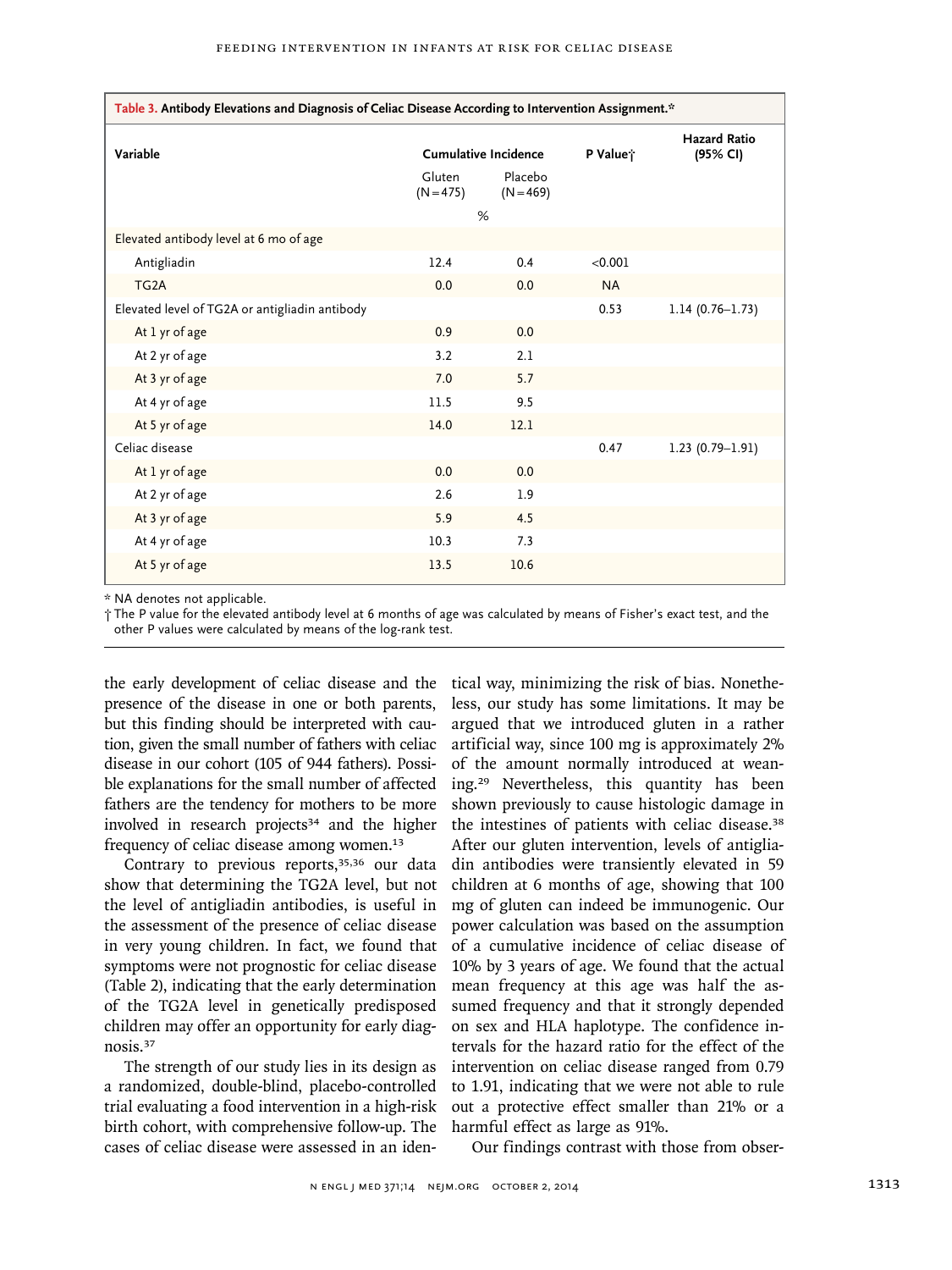of gluten between the ages of 4 months and 6 months represents a window of opportunity for preventing celiac disease.<sup>23,24</sup> Much of the information on infant feeding and the risk of celiac disease has been obtained from studies of the Swedish celiac disease epidemic, which started in the mid-1980s<sup>21</sup> and was related to the introduction of an increased amount of gluten after the age of 6 months, when breast-feeding became less common.9,22,23,39 However, data regarding the timing of gluten introduction in relation to breast-feeding, as well as the amount of gluten, were obtained retrospectively. Our results also contrast with recent findings in a prospective cohort of young children from the general population in Norway.25 However, that study investigated only clinically diagnosed celiac disease, with probable underreporting of celiac disease, since most cases are not clinically recognized. Whereas the observations in the Swedish and Norwegian cohorts are based on the general population from single countries, our results are derived from a study population comprising children from high-risk families in seven European countries and Israel. Observational studies involving children with an increased risk of type 1 diabetes (positive for HLA-DQ2 or HLA-DQ8) have had controversial results. Although the results of a study conducted in the United States support the early introduction of gluten at 4 to 6 months of age,24 the age at gluten introduction did not

vational studies suggesting that the introduction influence the risk of celiac disease autoimmunity in a prospective German birth cohort.<sup>40</sup>

> In conclusion, this randomized trial did not show the hypothesized benefit of early exposure to small quantities of gluten with regard to reducing the incidence of celiac disease among children from high-risk families. In addition, we did not observe a reduced risk of celiac disease associated with the maintenance of breast-feeding at the time of gluten introduction. The present European guidelines recommend the introduction of small amounts of gluten gradually while the child is breast-fed and the avoidance of both the early  $(\leq 4 \text{ months})$  or late  $(>7 \text{ months})$ introduction of gluten.<sup>41</sup> Our results do not provide evidence to support these guidelines or any specific feeding recommendation with respect to the timing of gluten introduction for infants at risk for celiac disease.

> Supported by grants from the European Commission (FP6- 2005-FOOD-4B-36383–PREVENTCD), the Azrieli Foundation, Deutsche Zöliakie Gesellschaft, Eurospital, Fondazione Celiachia, Fria Bröd, Instituto de Salud Carlos III, Spanish Society for Pediatric Gastroenterology, Hepatology, and Nutrition, Komitet Badań Naukowych (1715/B/P01/2008/34), Fundacja Nutricia (1W44/FNUT3/2013), Hungarian Scientific Research Funds (OTKA101788 and TAMOP 2.2.11/1/KONV-2012-0023), Stichting Coeliakie Onderzoek Nederland, Thermo Fisher Scientific, and the European Society for Pediatric Gastroenterology, Hepatology, and Nutrition.

Disclosure forms provided by the authors are available with the full text of this article at NEJM.org.

We thank Yvonne Wijkhuisen, project manager of PreventCD, for support; Jackie Senior for editing assistance with an earlier version of the manuscript; and all the families who participated in this project.

#### **appendix**

The authors' full names and academic degrees are as follows: Sabine L. Vriezinga, M.D., Renata Auricchio, M.D., Enzo Bravi, M.S., Gemma Castillejo, M.D., Anna Chmielewska, M.D., Ph.D., Paula Crespo Escobar, B.Sc., Sanja Kolaček, M.D., Ph.D., Sibylle Koletzko, M.D., Ph.D., Ilma R. Korponay-Szabo, M.D., Ph.D., Eckart Mummert, Ph.D., Isabel Polanco, M.D., Ph.D., Hein Putter, Ph.D., Carmen Ribes-Koninckx, M.D., Ph.D., Raanan Shamir, M.D., Ph.D., Hania Szajewska, M.D., Ph.D., Katharina Werkstetter, M.Sc., M.P.H., Luigi Greco, M.D., Ph.D., Judit Gyimesi, M.D., Corina Hartman, M.D., Caroline Hogen Esch, M.D., Ph.D., Erica Hopman, R.D., Ph.D., Anneli Ivarsson, M.D., Ph.D., Tunde Koltai, Ir., Frits Koning, Ph.D., Eva Martinez-Ojinaga, M.D., Chantal te Marvelde, B.Sc., Ana Mocic Pavic, M.D., Jihane Romanos, Ph.D., Els Stoopman, Vincenzo Villanacci, M.D., Ph.D., Cisca Wijmenga, Ph.D., Riccardo Troncone, M.D., Ph.D., and M. Luisa Mearin, M.D., Ph.D.

The authors' affiliations are as follows: the Departments of Pediatrics (S.L.V., C.H.E., M.L.M.), Medical Statistics (H.P., C.M., E.S.), Dietetics (E.H.), and Immunohematology and Blood Transfusion (F.K.), Leiden University Medical Center, Leiden, and the Department of Genetics, University of Groningen, University Medical Center Groningen, Groningen (J.R., C.W.) — both in the Netherlands; the Department of Medical Translational Sciences and European Laboratory for the Investigation of Food-Induced Diseases, University Federico II, Naples (R.A., L.G., R.T.), Eurospital, Trieste (E.B.), and the Institute of Pathology Spedali Civili, Brescia (V.V.) — all in Italy; the Department of Pediatrics, Hospital Universitari Sant Joan, Reus–Universitat Rovira i Virgili, Tarragona (G.C.), Instituto de Investigación Sanitaria La Fe (P.C.E.) and the Department of Pediatric Gastroenterology and Hepatology, La Fe University Hospital (C.R.- K.), Valencia, and the Department of Pediatric Gastroenterology and Nutrition, La Paz University Hospital, Madrid (I.P., E.M.-O.) — all in Spain; the Department of Pediatrics, Medical University of Warsaw, Warsaw, Poland (A.C., H.S.); the Referral Center for Pediatric Gastroenterology and Nutrition, University Children's Hospital Zagreb, Zagreb, Croatia (S. Kolaček, A.M.P.); the Department of Pediatric Gastroenterology and Hepatology, Dr. von Hauner Children's Hospital, Ludwig Maximilians University, Munich (S. Koletzko, K.W.) and Thermo Fisher Scientific, Freiburg (E.M.) — both in Germany; the Celiac Disease Center, Heim Pál Children's Hospital, Budapest, Hungary (I.R.K.-S., J.G.); the Institute of Gastroenterology, Nutrition, and Liver Diseases, Schneider Children's Medical Center, Sackler Faculty of Medicine, Tel Aviv University, Tel Aviv, Israel (R.S., C.H.); the Departments of Public Health and Clinical Medicine, Epidemiology, and Global Health, Umeå University, Umeå, Sweden (A.I.); and the Association of European Coeliac Societies, Brussels (T.K.).